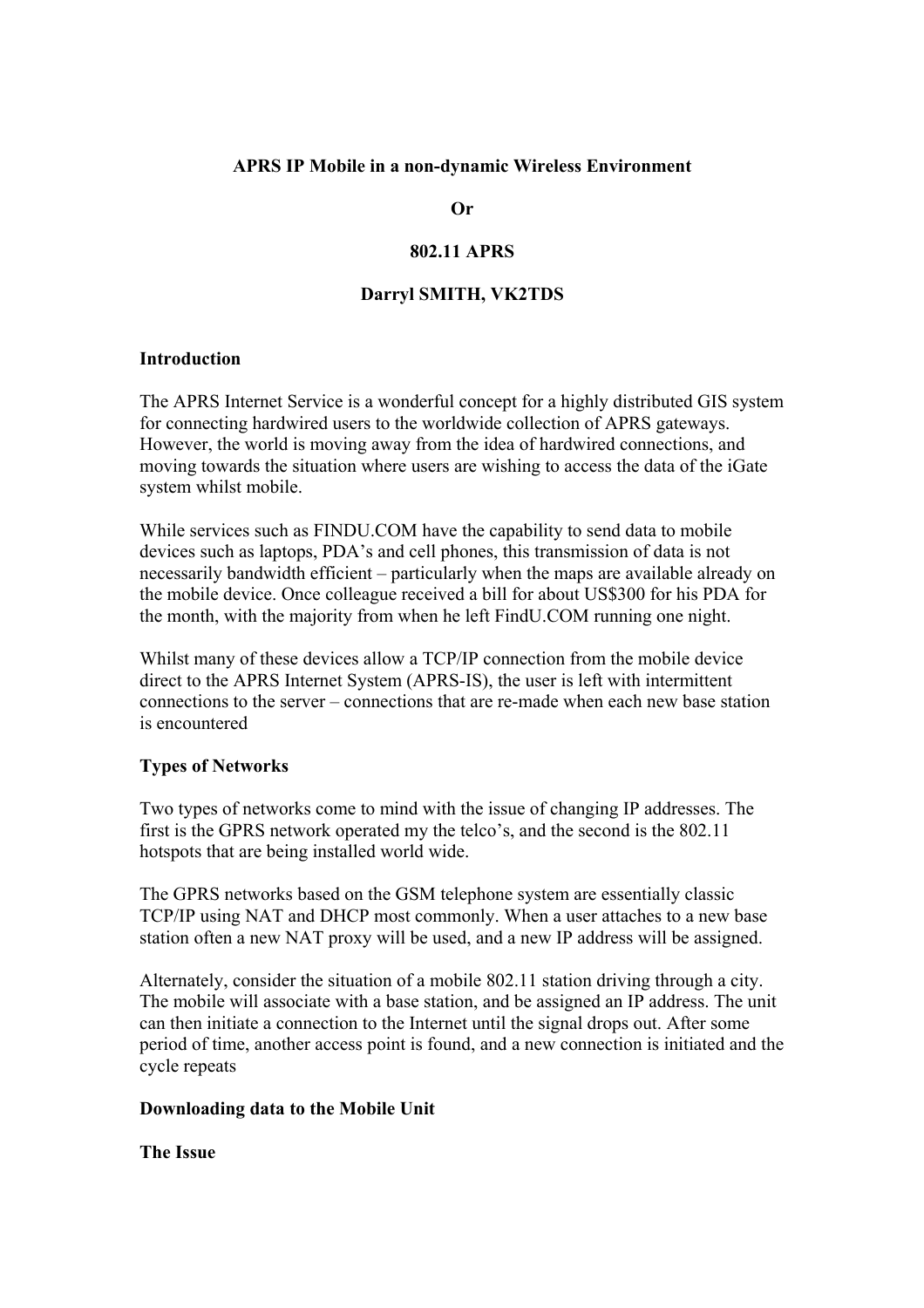In many networks, each separate base station or set of base stations are allocated some permanent IP addresses, and then use DHCP and NAT to assign private addresses to the user for use within range of that base station. When a user moves from one area to another, a new address is assigned, and a new connection to the APRS-IS must be established.

There are a number of consequences of this:

- Any packets during the transition are lost if no history dump is sent
- If a history dump is used, a large amount of data is sent, which may have already been sent.

Neither situation is ideal

# **The Solution**

In the ideal world, Mobile-IP would be used. This, however, relies on some coordination between base stations in order to operate. In our case this will not happen since all the base stations that we are using are out of our control. In the case of 802.11, some base stations may be under our control if operating under Part 97 rules.

The solution is to use an APRS caching proxy that acts as an interface between roaming clients and the APRS-IS; an interface that caches information between connections and sends a history report.

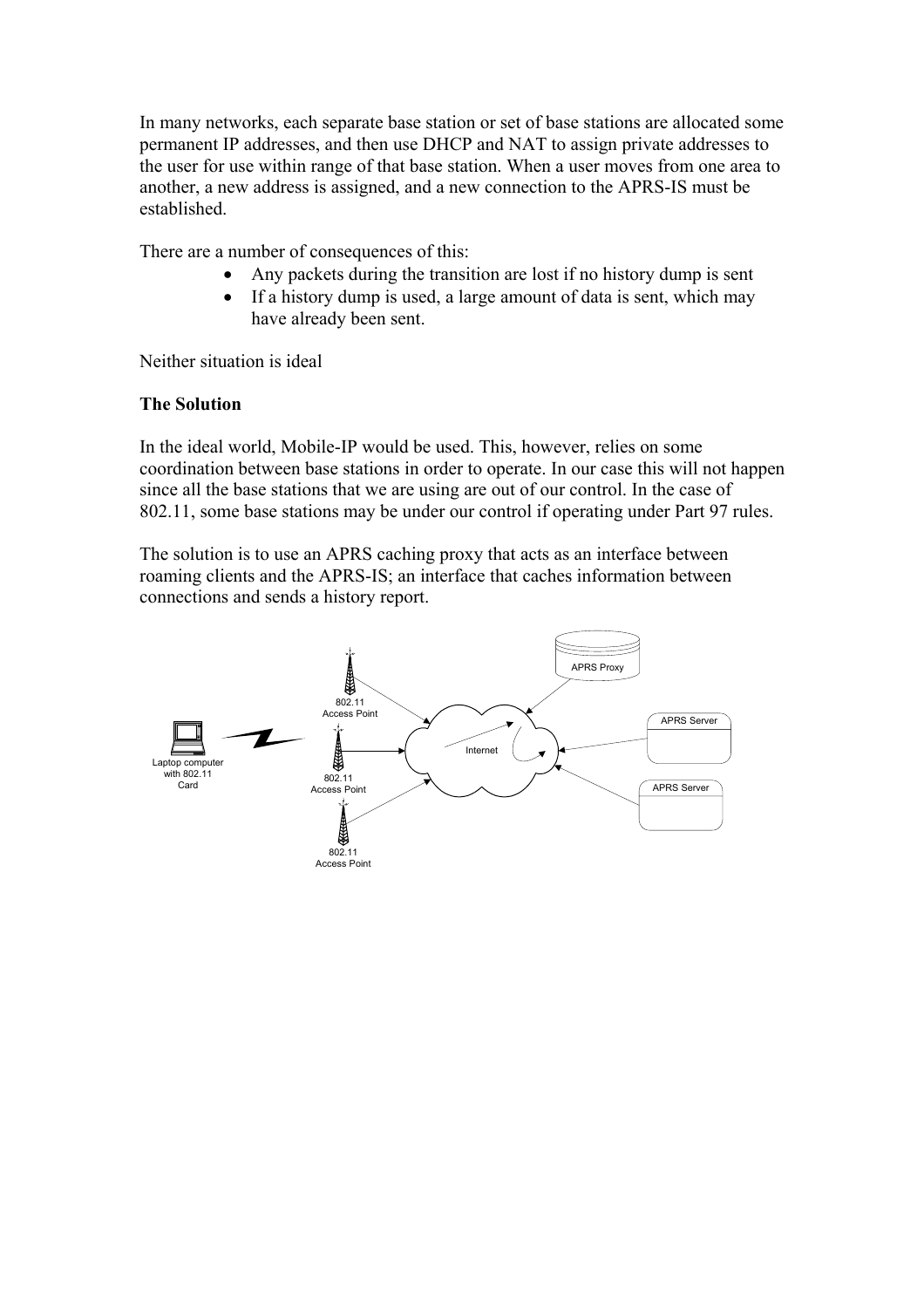

## **Technical Detail**

1. Caching engine

The caching engine records all packets coming through and stores them into a FIFO buffer, each with a local timestamp. The size of the FIFO buffer will be a tradeoff between history length and memory utilization.

a. Duplicate Message Removal

When a new packet comes into the caching engine, a search is made to determine if other message packets can be removed from the cache. These would be duplicate message retries.

#### b. Duplicate Positions Removal

This is similar to the Duplicate Message Removal, but is for position reports. Implementation is optional since there are cases where it is useful for history purposes to be able to plot the positions of other stations over time.

2. Connection Engine

When a connection is made from a client, the callsign is stored in a list. Whenever a packet is sent to that client, a serial number is also stored next to that callsign.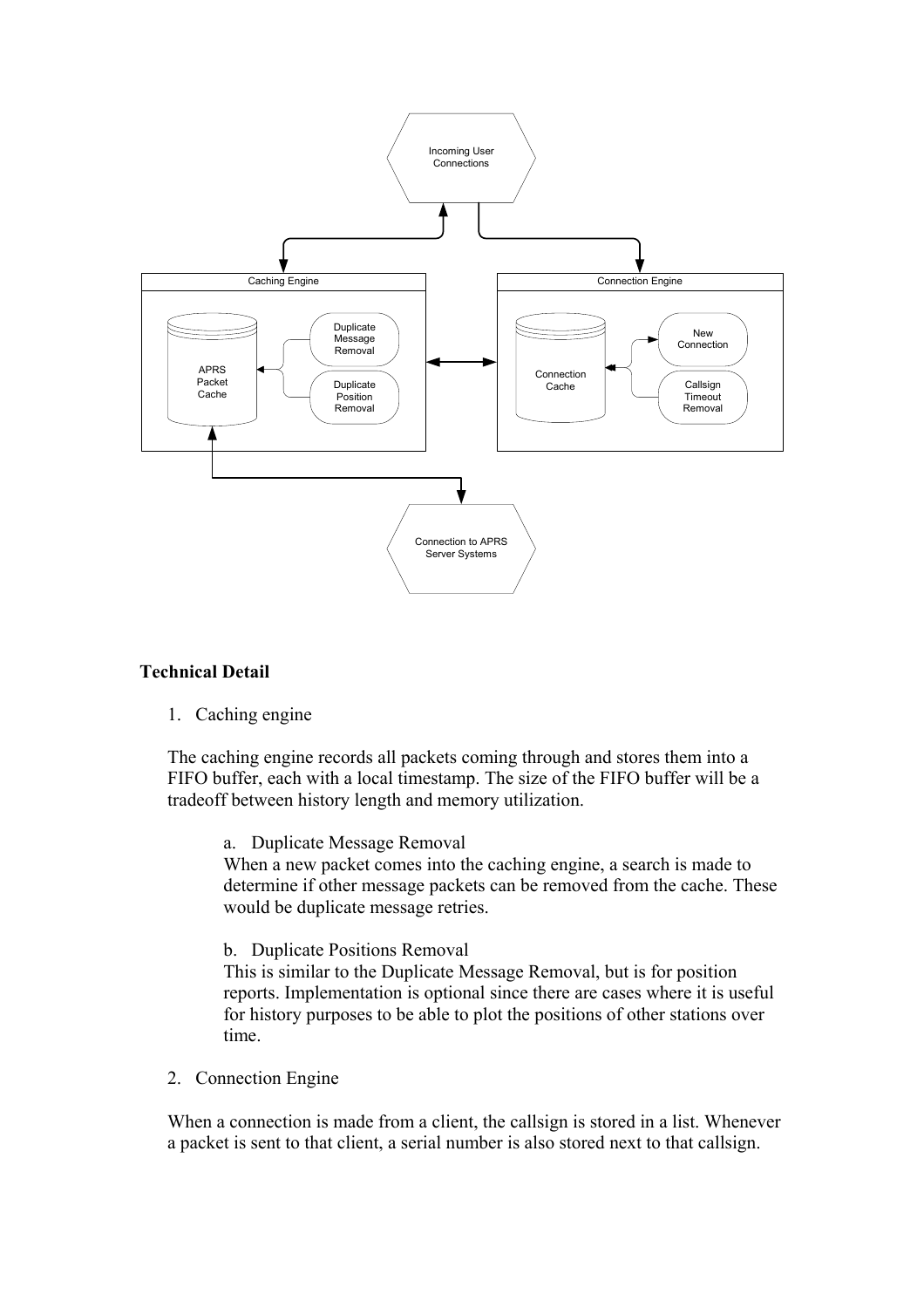a. Callsign Timeout

After a period of time, the caching engine will no longer hold all the packets that a particular user requires when they reconnect. When this happens the connection entry should be removed from the connection list.

b. New Connections

When a new connection comes in, a normal APRS login string will be sent containing the callsign of the user.

If the callsign is listed in the connection list, all the packets that are stored in the cache since the last connection are sent to the user. Once the TCP/IP status on the connection indicates that the data has transferred correctly, the serial number is to point to the top of the stack.

The New Connections function also closes any previous connection from the particular callsign. This is to solve the issue that is predominantly present with GPRS, but can also be present with 802.11 that connections may remain persistent when the mobile unit leaves the range of the base station.

# **Uploading Data**

In most cases where existing software (such as UI-View) is used to upload data to the APRS-IS, beacons will be made whenever a TCP/IP connection is available. But this will only include the latest GPS position, and may not include other information that may need to be uploaded.

However in many cases there is a desire for tracking from a PDA without a requirement for displaying the positions of stations or for mapping. A small GPS daemon program could be written for a PDA or laptop to collect relevant data and upload it when network access is available.

The information that could be uploaded includes

- Real time position reports
- Position reports since the last successful upload to an access point. This is useful for where the intermediate positions are needed such as when an Radio Direction Finding (RDF) exercise is taking place
- Packets heard by a Mobile digipeater.

Since this is a dedicated application the software can be quite aggressive in reestablishing connections to upload data.